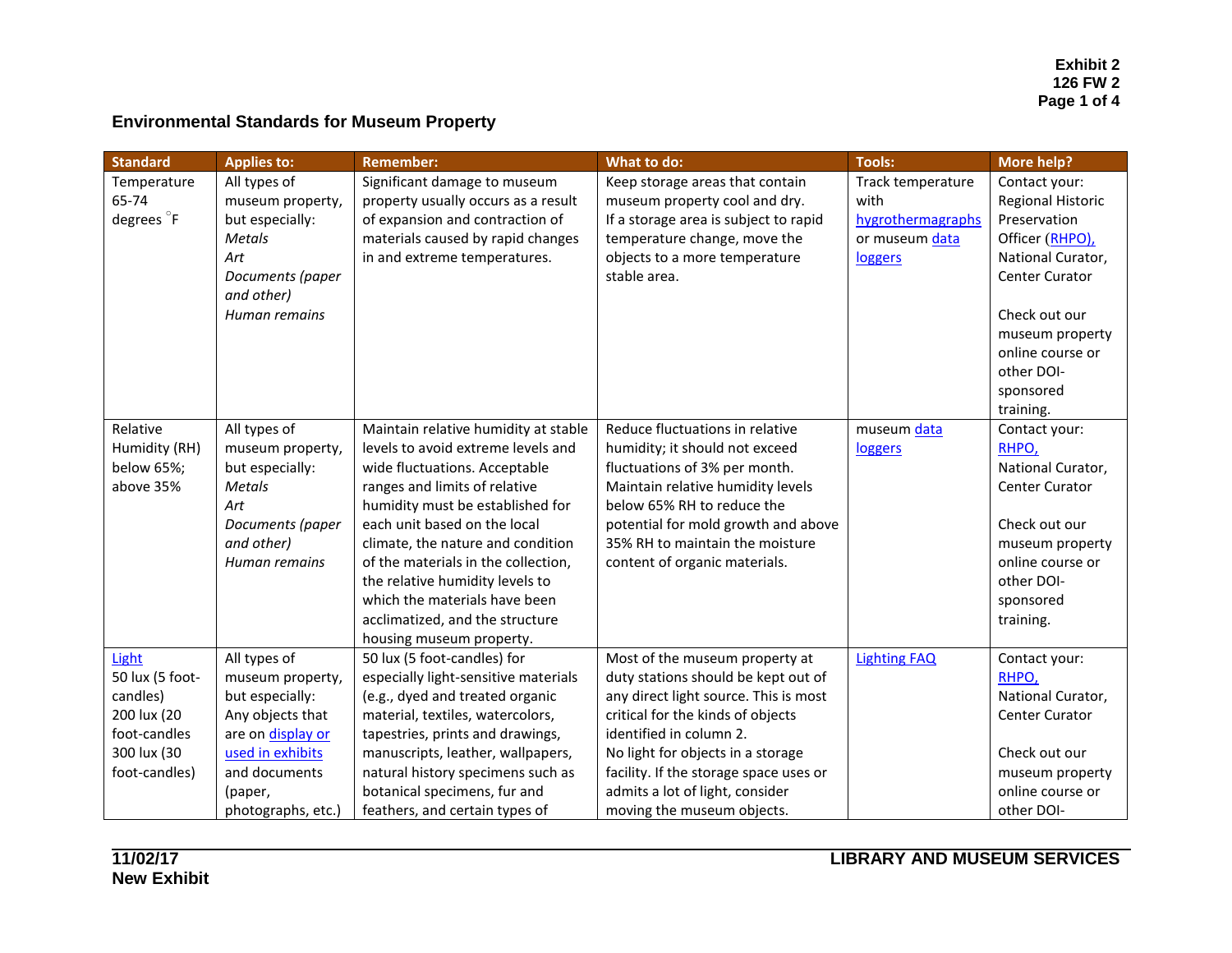**Exhibit 2 126 FW 2 Page 2 of 4**

| <b>Standard</b> | <b>Applies to:</b> | <b>Remember:</b>                                             | What to do:                           | <b>Tools:</b>        | <b>More help?</b>       |
|-----------------|--------------------|--------------------------------------------------------------|---------------------------------------|----------------------|-------------------------|
|                 |                    | photographs).                                                |                                       |                      | sponsored               |
|                 |                    |                                                              |                                       |                      | training.               |
|                 |                    | 200 lux (20 foot-candles) for                                |                                       |                      |                         |
|                 |                    | undyed and untreated organic                                 |                                       |                      |                         |
|                 |                    | materials, oil and tempera                                   |                                       |                      |                         |
|                 |                    | paintings, and finished wooden                               |                                       |                      |                         |
|                 |                    | surfaces.                                                    |                                       |                      |                         |
|                 |                    | Other materials are generally less                           |                                       |                      |                         |
|                 |                    | sensitive to light and may be                                |                                       |                      |                         |
|                 |                    | exposed to higher levels, up to a                            |                                       |                      |                         |
|                 |                    | maximum of 300 lux (30 foot-                                 |                                       |                      |                         |
|                 |                    | candles). However, when these                                |                                       |                      |                         |
|                 |                    | materials are housed with light-                             |                                       |                      |                         |
|                 |                    | sensitive materials, it is important                         |                                       |                      |                         |
|                 |                    | to maintain levels appropriate for                           |                                       |                      |                         |
|                 |                    | the most sensitive materials.                                |                                       |                      |                         |
| Ultraviolet     | All types of       | Units must monitor and record UV                             | Most light gives off UV radiation and | <b>Lighting FAQ</b>  | Contact your:           |
| (UV) Radiation  | museum property,   | radiation from all sources. If the UV                        | heat. Units should make sure that     |                      | RHPO,                   |
| less than 75    | but especially:    | radiation level exceeds 75                                   | any lights that are used around       |                      | National Curator,       |
| microwatts per  | Any objects that   | microwatts per lumen, UV-filtering                           | museum exhibits or in storage areas   |                      | <b>Center Curator</b>   |
| lumen           | are on display or  | material must be installed between                           | are filtered to reduce UV radiation   |                      |                         |
|                 | used in exhibits   | the light source and museum                                  | or changed to a light source that     |                      | Check out our           |
|                 | and documents      | property. Levels must be<br>monitored and recorded to ensure | emits less UV radiation.              |                      | museum property         |
|                 | (paper,            |                                                              |                                       |                      | online course or        |
|                 | photographs etc.)  | that the filtering material is<br>effective.                 |                                       |                      | other DOI-<br>sponsored |
|                 |                    |                                                              |                                       |                      | training.               |
| <b>Pests</b>    | All types of       | An Integrated Pest Management                                | Monitor areas where museum            | <b>National Park</b> | Contact your:           |
| In general,     | museum property    | (IPM) plan must be established and                           | property is stored. Use traps or      | <b>Service (NPS)</b> | RHPO,                   |
| insects,        |                    | implemented in all spaces housing                            | visual monitoring and record any      | <b>Museum Pest</b>   | National Curator,       |
| rodents, and    |                    | museum property to protect the                               | pests that are encountered. If        | Guidance             | <b>Center Curator</b>   |
| snakes are a    |                    | property from pest damage and to                             | objects are stored in a high traffic  |                      |                         |
| few examples.   |                    | reduce the amount of pesticides                              | area for pests, or in areas with      | <b>Service Pest</b>  | Check out our           |
| Will vary based |                    | used.                                                        | reduced temperature and humidity      | <b>Management</b>    | museum property         |
| on geographic   |                    | An IPM plan is required in 411 DM                            | control, move the objects to a more   | policy (569 FW 1)    | online course or        |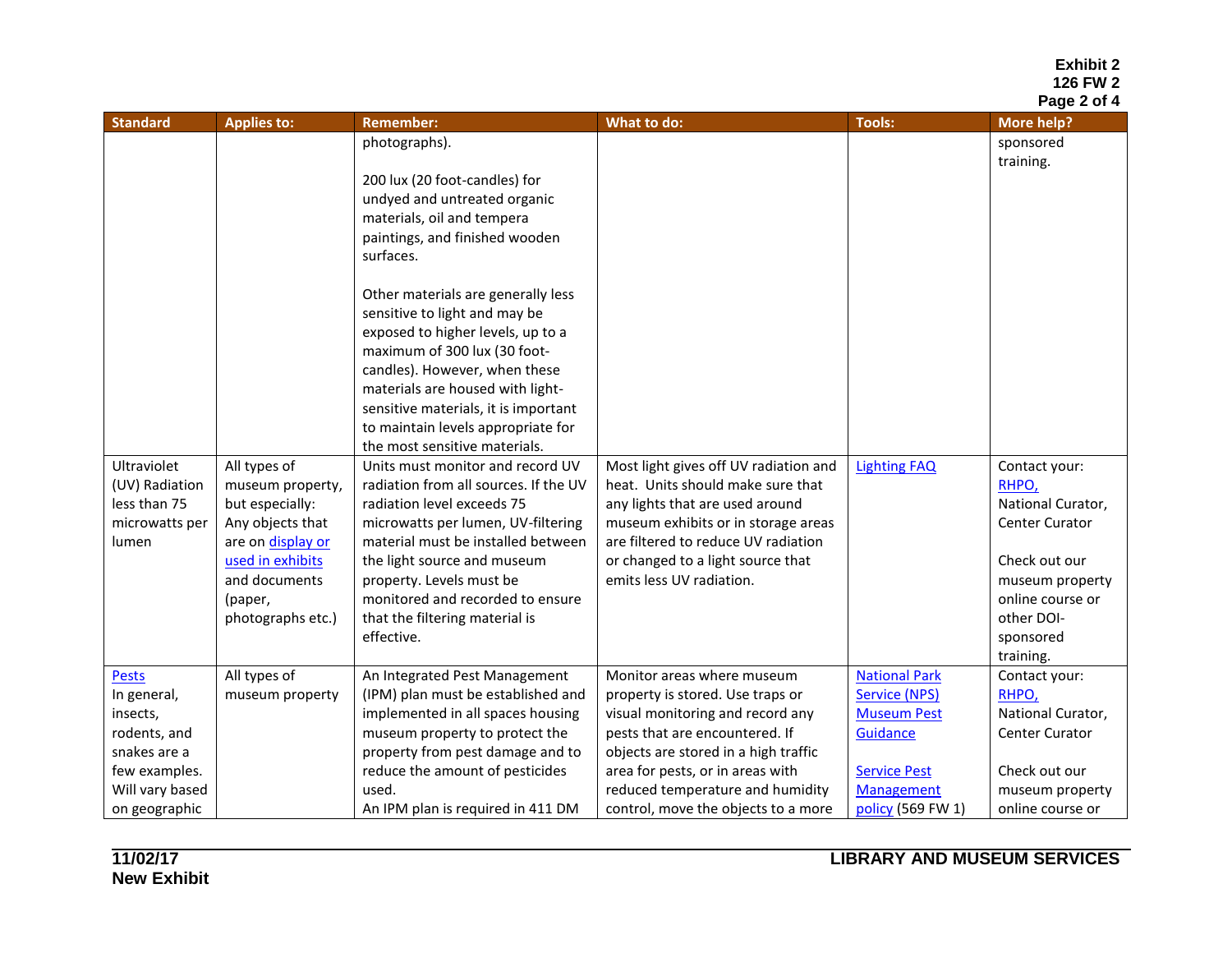## **Exhibit 2 126 FW 2 Page 3 of 4**

| <b>Standard</b>        | <b>Applies to:</b> | <b>Remember:</b>                                                       | What to do:                                                   | <b>Tools:</b>                    | <b>More help?</b>                   |
|------------------------|--------------------|------------------------------------------------------------------------|---------------------------------------------------------------|----------------------------------|-------------------------------------|
| location               |                    | for all units housing museum                                           | environmentally sound location or                             |                                  | other DOI-                          |
|                        |                    | property.                                                              | add in the appropriate safeguards                             |                                  | sponsored                           |
|                        |                    |                                                                        | against the pests.                                            |                                  | training.                           |
| Security               | All types of       | Access to storage, exhibit, and                                        | Develop process for access to                                 | <b>Smithsonian</b>               | Contact your:                       |
|                        | museum property    | administrative spaces housing                                          | exhibits and collections. Monitor                             | guidance on                      | RHPO,                               |
|                        |                    | museum property must be secured                                        | who has access and review as                                  | museum security                  | National Curator,                   |
|                        |                    | to prevent unauthorized entry and                                      | needed. If collections are in an area                         |                                  | Center Curator                      |
|                        |                    | use. Where applicable, the unit                                        | that does not have security                                   | <b>NPS Museum</b>                |                                     |
|                        |                    | must use a visitor and researcher                                      | monitoring, move them to an area                              | Handbook Security                | Check out our                       |
|                        |                    | sign-in log to record the visitor's                                    | that does.                                                    | and Fire and                     | museum property                     |
|                        |                    | name, address, the date and time                                       |                                                               | <b>Emergency</b>                 | online course or                    |
|                        |                    | entered, the time left, and the                                        | Include information on security in                            | planning guidance                | other DOI-                          |
|                        |                    | purpose for access to the                                              | the unit's Emergency Museum                                   |                                  | sponsored                           |
|                        |                    | collection. Units will prepare                                         | Management Plan.                                              | <b>Service Emergency</b>         | training.                           |
|                        |                    | procedures for opening, closing,                                       |                                                               | <b>Management</b>                |                                     |
|                        |                    | and using storage areas and                                            |                                                               | policy (090 FW 1                 |                                     |
|                        |                    | exhibits. If appropriate to the                                        |                                                               | and $2)$                         |                                     |
|                        |                    | collection, mechanical and                                             |                                                               |                                  |                                     |
|                        |                    | electronic systems must be in place                                    |                                                               | NPS Sample                       |                                     |
|                        |                    | to prevent unauthorized entry.                                         |                                                               | <b>Museum</b>                    |                                     |
|                        |                    |                                                                        |                                                               | <b>Emergency</b>                 |                                     |
|                        |                    |                                                                        |                                                               | <b>Management Plan</b>           |                                     |
| <b>Fire Protection</b> | All types of       | Units are required to install                                          | Monitor any areas that exhibit or                             | <b>NPS Museum</b>                | Contact your:                       |
|                        | museum property    | appropriate systems, structures,                                       | house museum collections for                                  | <b>Handbook Security</b>         | RHPO,                               |
|                        |                    | and equipment to detect and                                            | fire/heat changes. Consider moving                            | and Fire guidance                | National Curator,                   |
|                        |                    | suppress fire in storage areas and<br>exhibits. Museum records must be | any collections stored in un-<br>monitored locations to those |                                  | <b>Center Curator</b>               |
|                        |                    | stored in an appropriate fire- and                                     | locations that are monitored.                                 | NPS Sample<br><b>Museum Fire</b> | Check out our                       |
|                        |                    | burglary-resistant container or                                        | Include information on fire                                   | <b>Protection Plan</b>           |                                     |
|                        |                    | vault, and locked when not in use.                                     | protection in the unit's Emergency                            |                                  | museum property<br>online course or |
|                        |                    | Flammable liquids must not be                                          | Museum Management Plan.                                       |                                  | other DOI-                          |
|                        |                    | stored in a museum property                                            |                                                               |                                  | sponsored                           |
|                        |                    | storage area.                                                          |                                                               |                                  | training.                           |
| Housekeeping           | All types of       | Museum property storage areas                                          | Monitor areas and keep them clean.                            | Sample Museum                    | Contact your:                       |
|                        | museum property    | and exhibits must be cleaned on a                                      | If your exhibit or storage area is                            | <b>Housekeeping Plan</b>         | RHPO,                               |
|                        |                    | regular schedule. Smoking,                                             | close to a common area or an eating                           | from Minnesota                   | National Curator,                   |